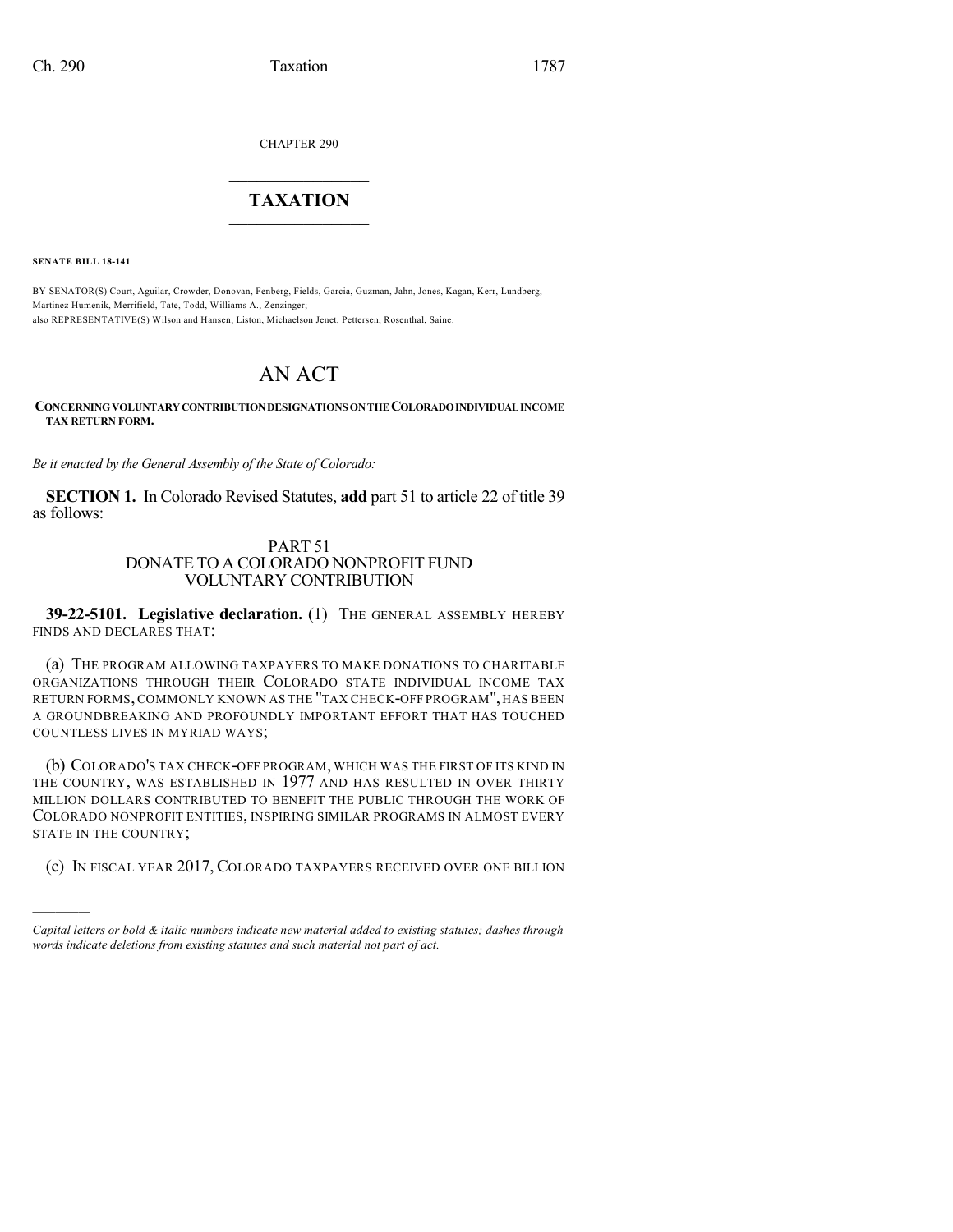DOLLARS IN INCOME TAX REFUNDS. THE AVERAGE REFUND WAS APPROXIMATELY FIVE HUNDRED SIXTY DOLLARS.

(d) BETWEEN JANUARY 1, 2017, AND NOVEMBER 1, 2017, COLORADANS GAVE OVER ONE MILLION SEVEN HUNDRED THOUSAND DOLLARS TO SUPPORT PROGRAMS THROUGH THE VOLUNTARY CONTRIBUTION OPTIONS ON THEIR INDIVIDUAL INCOME TAX RETURN FORMS;

(e) INCREASING THE NUMBER OF CHARITABLE ORGANIZATIONS THAT TAXPAYERS MAY DESIGNATE ON THEIR TAX FORMS CAN EXPAND CHARITABLE GIVING THROUGHOUT THE STATE;

(f) CHARITABLE ORGANIZATIONS HELP CONTRIBUTE TO VIBRANT COMMUNITIES ACROSS THE STATE;

(g) ALLOWINGCOLORADO TAXPAYERS TO DESIGNATE A REGISTERED CHARITABLE ORGANIZATION OF THEIR CHOOSING THROUGH A WRITE-IN LINE ON THE INDIVIDUAL INCOME TAX RETURN FORM WILL ALLOW CHARITIES TO RAISE ADDITIONAL FUNDS EARLIER IN THE YEAR, AND WILL INCREASE CHOICES FOR TAXPAYERS WHO WISH TO DONATE ALL OR PART OF THEIR TAX REFUNDS; AND

(h) A PROGRAM ALLOWING THE DESIGNATION OF A REGISTERED CHARITABLE ORGANIZATION OF A TAXPAYER'S CHOOSING THROUGH A WRITE-IN LINE ON THE INDIVIDUAL INCOME TAX RETURN FORM WOULD ALSO BE THE FIRST OF ITS KIND IN THE COUNTRY.

(2) IT IS THE INTENT OF THE GENERAL ASSEMBLY TO PROVIDE COLORADANS THE OPPORTUNITY TO DESIGNATE CONTRIBUTIONS TO REGISTERED CHARITABLE ORGANIZATIONS OF THEIR CHOOSINGBY ESTABLISHINGTHE DONATE TO A COLORADO NONPROFIT FUND, ALLOWING TAXPAYERS TO MAKE VOLUNTARY CONTRIBUTIONS FROM THEIR TAX REFUNDS ON THEIR INCOME TAX RETURN FORMS. THE GENERAL ASSEMBLY FURTHER INTENDS THAT THIS PROCESS BE EFFICIENT AND CONVENIENT FOR TAXPAYERS, NONPROFITS, AND THE DEPARTMENT OF REVENUE AND THEREFORE ENCOURAGES THE DEPARTMENT AND THE SECRETARY OF STATE TO USE DIGITAL RESOURCES AND FORMATS THAT INCREASE EFFICIENCY AND REDUCE THE RISK OF ERRORS IN IMPLEMENTING THE FUND.

**39-22-5102. Voluntary contribution designation - procedure - effectivedate.** (1) (a) THE EXECUTIVE DIRECTOR SHALL ENSURE THAT THE COLORADO STATE INDIVIDUAL INCOME TAX RETURN FORM CONTAINS A LINE FOR THE DONATE TO A COLORADO NONPROFIT FUND IN THE FIRST INCOME TAX YEAR:

(I) IN WHICH THE DEPARTMENT HAS RECEIVED, ON OR BEFORE AUGUST 15, SUFFICIENT FUNDS TO IMPLEMENT THIS PART 51 FROM GIFTS, GRANTS, AND DONATIONS, PURSUANT TO SECTION 39-22-5105;

(II) THAT BEGINS ON OR AFTER JANUARY 1, 2019; AND

(III) THAT BEGINS AFTER THE YEAR IN WHICH THE EXECUTIVE DIRECTOR FILES WRITTEN CERTIFICATION WITH THE REVISOR OF STATUTES AS SPECIFIED IN SECTION 39-22-1001 (8) THAT A LINE ON THE INCOME TAX RETURN FORM HAS BECOME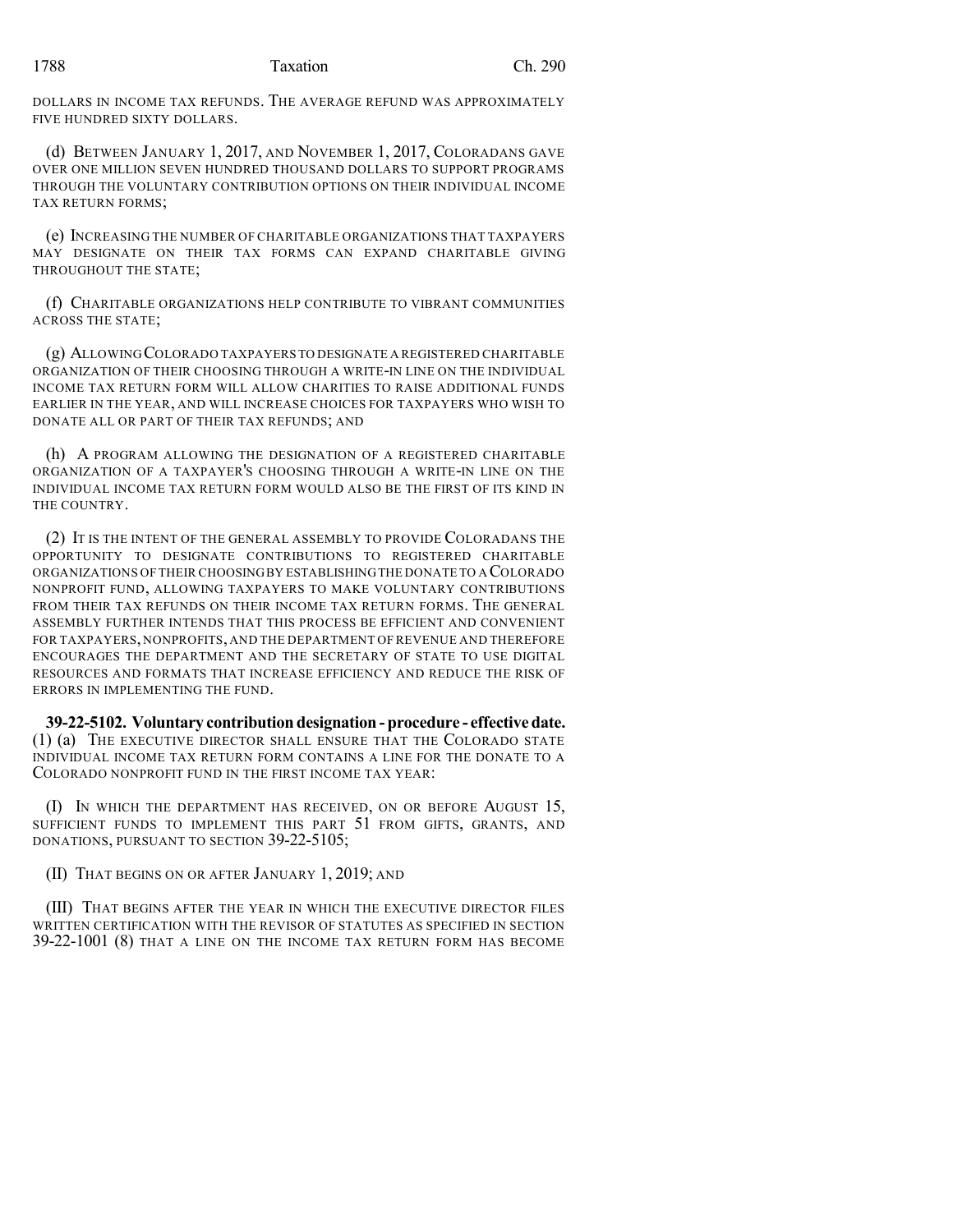### Ch. 290 Taxation 1789

AVAILABLE AND THE DONATE TO A COLORADO NONPROFIT FUND, CREATED IN SECTION 39-22-5104, IS NEXT IN THE QUEUE ESTABLISHED PURSUANT TO SECTION 39-22-1001 (8).

(b) THE EXECUTIVE DIRECTOR SHALL ENSURE THAT THE LINE FOR THE DONATE TO A COLORADO NONPROFIT FUND APPEARS ON THE FORM IN EACH TAX YEAR AFTER THE YEAR IT IS ADDED PURSUANT TO SUBSECTION  $(1)(a)$  of this section. The line MUST ALLOW EACH INDIVIDUAL TAXPAYER TO DESIGNATE THE AMOUNT OF THE CONTRIBUTION,IF ANY,AND THE NAME AND SUCH IDENTIFYING INFORMATION AS THE DEPARTMENT OF REVENUE MAY REQUIRE OF A SINGLE CHARITABLE ORGANIZATION FROM THE LIST OF ELIGIBLE CHARITABLE ORGANIZATIONS PROVIDED UNDER SECTION 39-22-5103 TO RECEIVE THE CONTRIBUTION.

(2) IF A LINE ON THE INDIVIDUAL INCOME TAX RETURN FORM BECOMES AVAILABLE BEFORE THE REQUIREMENTS OF SUBSECTION  $(1)(a)$  of this section are MET, AND THE DONATE TO A COLORADO NONPROFIT FUND IS NEXT IN THE QUEUE ESTABLISHED PURSUANT TO SECTION 39-22-1001 (8), THE EXECUTIVE DIRECTOR SHALL FILE THE WRITTEN CERTIFICATION AS SPECIFIED IN SECTION 39-22-1001 (8) AND SHALL ENSURE THAT THE LINE ON THE FORM IS RESERVED FOR THE DONATE TO A COLORADO NONPROFIT FUND UNTIL THE REQUIREMENTS OF SUBSECTION (1)(a) OF THIS SECTION ARE MET. NOTWITHSTANDING ANY OTHER PROVISION OF LAW, THE EXECUTIVE DIRECTOR SHALL NOT USE THE LINE FOR ANOTHER FUND FROM THE QUEUE.

(3) THE EXECUTIVE DIRECTOR SHALL NOTIFY THE SECRETARY OF STATE WHEN HE OR SHE FILES THE WRITTEN CERTIFICATION THAT A LINE HAS BECOME AVAILABLE FOR THE DONATE TO A COLORADO NONPROFIT FUND UNDER THIS SECTION.

**39-22-5103. List of eligible charitable organizations.** (1) (a) ON OR BEFORE SEPTEMBER 1,2019, AND ON OR BEFORE SEPTEMBER 1 OF EACH YEAR THEREAFTER, THE SECRETARY OF STATE SHALL PROVIDE TO THE DEPARTMENT OF REVENUE A LIST OF ALL ELIGIBLE CHARITABLE ORGANIZATIONS. TO BE ELIGIBLE, A CHARITABLE ORGANIZATION MUST:

(I) HAVE BEEN REGISTERED WITH THE SECRETARY OF STATE UNDER THE "COLORADO CHARITABLE SOLICITATIONS ACT", ARTICLE 16 OF TITLE 6, FOR AT LEAST FIVE YEARS AS OF THE DATE THE LIST IS GENERATED;

(II) BE IN GOOD STANDING WITH THE SECRETARY OF STATE UNDER THE "COLORADO CHARITABLE SOLICITATIONS ACT", ARTICLE 16 OF TITLE 6, AS OF THE DATE THE LIST IS GENERATED; AND

(III) BE A NONPROFIT ORGANIZATION THAT IS EXEMPT FROM TAXATION UNDER SECTION 501 (c)(3) OF THE FEDERAL "INTERNAL REVENUE CODE OF 1986", AS AMENDED.

(b) A REGISTERED CHARITABLE ORGANIZATION MAY FILE A WRITTEN REQUEST WITH THE SECRETARY OF STATE, ON A FORM PRESCRIBED BY THE SECRETARY OF STATE, TO EXCLUDE ITSELF FROM THE LIST PROVIDED TO THE DEPARTMENT OF REVENUE UNDER SUBSECTION  $(1)(a)$  of this section. The secretary of state SHALL NOT INCLUDE IN THE LIST THE NAME OR INFORMATION OF ANY CHARITABLE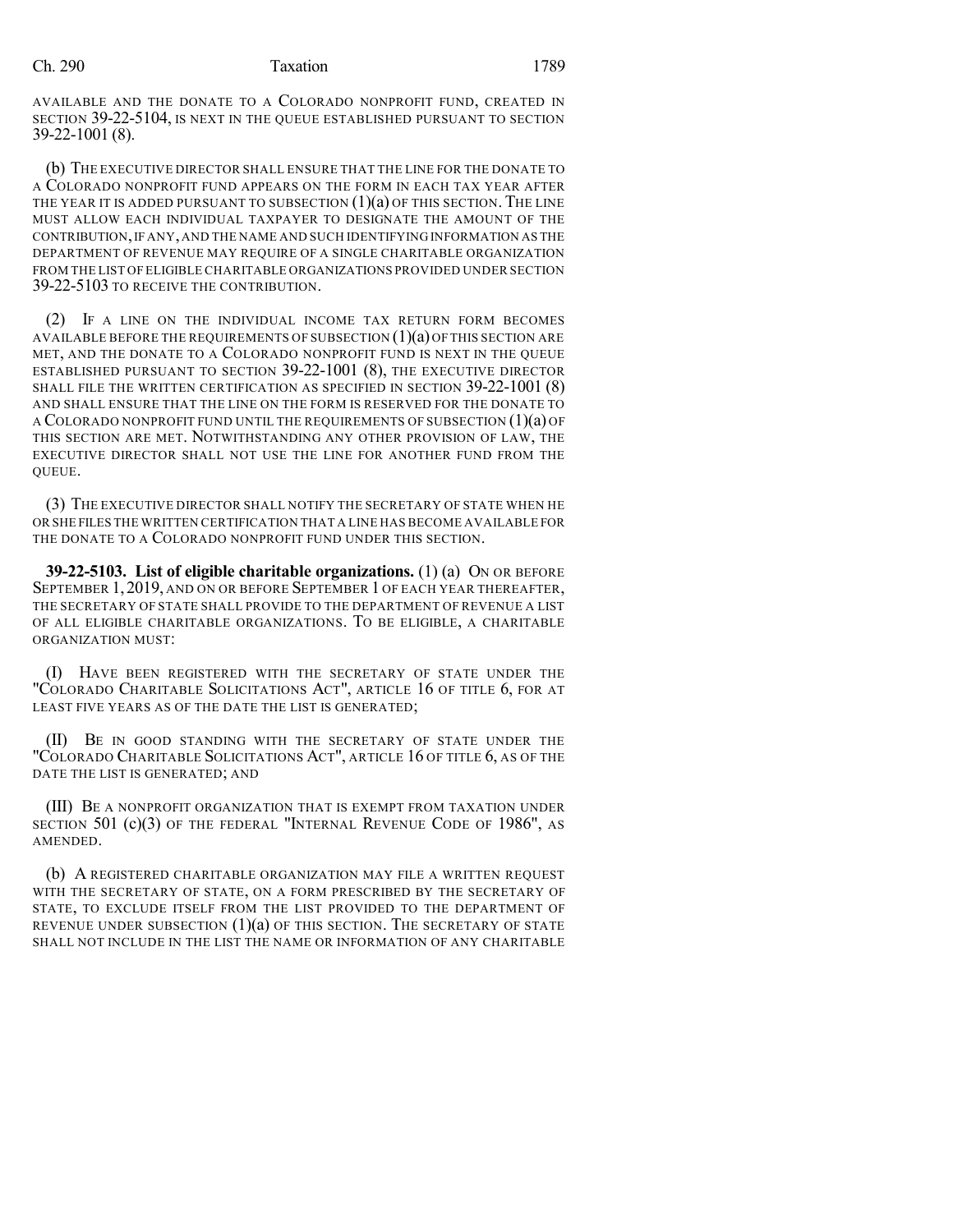ORGANIZATION THAT FILES SUCH A REQUEST.

(c) THE SECRETARY OF STATE SHALL PROVIDE THE LIST OF ELIGIBLE CHARITABLE ORGANIZATIONS TO THE DEPARTMENT OF REVENUE IN A DIGITAL FORMAT.

(2) THE DEPARTMENT OF REVENUE SHALL MAKE THE LIST OF ELIGIBLE CHARITABLE ORGANIZATIONS AVAILABLE TO THE PUBLIC FOR EACH INCOME TAX YEAR.THE DEPARTMENT MAY MAKE THE LIST AVAILABLE IN A DIGITAL FORMAT OR A PAPER FORMAT OR BOTH. THE LIST MUST INCLUDE, FOR EACH CHARITABLE ORGANIZATION, ALL IDENTIFYING INFORMATION THAT THE DEPARTMENT REQUIRES FOR A TAXPAYER TO DESIGNATE THE ORGANIZATION TO RECEIVE A DONATION THROUGH THE DONATE TO A COLORADO NONPROFIT FUND VOLUNTARY CONTRIBUTION LINE ESTABLISHED IN SECTION 39-22-5102.

(3) ATAXPAYER MAY DESIGNATE ONE CHARITY FROM THE LIST MADE AVAILABLE BY THE DEPARTMENT OF REVENUE FOR THE TAX YEAR FOR WHICH THE TAXPAYER IS FILING A RETURN USING THE DONATE TO A COLORADO NONPROFIT FUND VOLUNTARY CONTRIBUTION LINE CREATED IN SECTION 39-22-5102. IF A TAXPAYER DESIGNATES AN ORGANIZATION THAT IS NOT ELIGIBLE UNDER THIS SECTION, OR IF THE DEPARTMENT OFREVENUE CANNOT DETERMINE WHICH CHARITABLE ORGANIZATION A TAXPAYER HAS DESIGNATED, THE CONTRIBUTION IS VOID.

**39-22-5104. Contributions credited to the donate to a Colorado nonprofit fund - creation - appropriation - distribution.** (1) THERE IS HEREBY CREATED IN THE STATE TREASURY THE DONATE TO A COLORADO NONPROFIT FUND,REFERRED TO IN THIS SECTION AS THE "FUND". THE FUND CONSISTS OF MONEY CREDITED TO THE FUND PURSUANT TO THIS PART 51 AND ANY OTHER MONEY THAT THE GENERAL ASSEMBLY MAY APPROPRIATE OR TRANSFER TO THE FUND. THE STATE TREASURER SHALL CREDIT ALL INTEREST AND INCOME DERIVED FROM THE DEPOSIT AND INVESTMENT OF MONEY IN THE FUND TO THE FUND.

(2) THE DEPARTMENT OF REVENUE SHALL DETERMINE ANNUALLY THE TOTAL AMOUNT DESIGNATED TO THE FUND AND THE TOTAL AMOUNTS DESIGNATED TO EACH INDIVIDUAL ELIGIBLE CHARITABLE ORGANIZATION PURSUANT TO SECTION 39-22-5102, AND SHALL REPORT THOSE AMOUNTS TO THE STATE TREASURER AND TO THE GENERAL ASSEMBLY. THE STATE TREASURER SHALL CREDIT TO THE FUND THE TOTAL AMOUNT DESIGNATED TO THE FUND.

(3) THE GENERAL ASSEMBLY SHALL APPROPRIATE ANNUALLY FROM THE FUND TO THE DEPARTMENT OF REVENUE, THE SECRETARY OF STATE, AND THE STATE TREASURER ITS ACTUAL, REASONABLE COSTS OF IMPLEMENTING THIS PART 51. AFTER THE APPROPRIATIONS TO THE DEPARTMENT OF REVENUE, THE SECRETARY OF STATE, AND THE STATE TREASURER ARE DEDUCTED, THE STATE TREASURER SHALL DISTRIBUTE THE REMAINING FUNDS TO THE ELIGIBLE CHARITABLE ORGANIZATIONS AS DESIGNATED BY TAXPAYERS AFTER A REDUCTION PROPORTIONATE TO THE AMOUNT DEDUCTED FROM THE FUND FOR THE ADMINISTRATION OF THE FUND.

(4) THE DEPARTMENT IS NOT LIABLE TO A TAXPAYER OR TO AN ELIGIBLE CHARITABLE ORGANIZATION FOR ANY ERROR IN DISTRIBUTING A CONTRIBUTION UNDER THIS PART 51.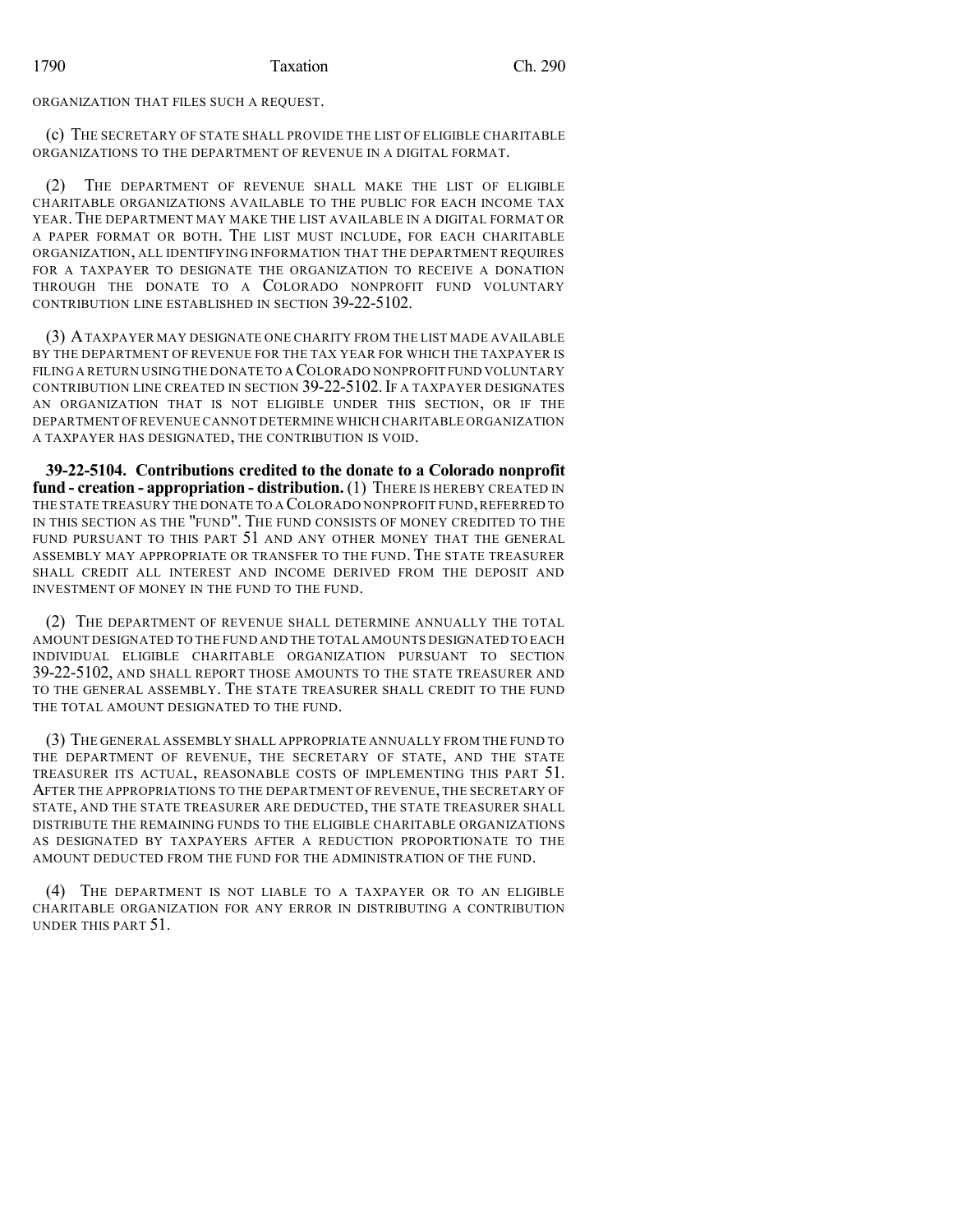### Ch. 290 Taxation 1791

**39-22-5105. Initial funding - repeal.** (1) THE DEPARTMENT OF REVENUE MAY SEEK, ACCEPT, AND EXPEND GIFTS, GRANTS, OR DONATIONS FROM PRIVATE OR PUBLIC SOURCES FOR THE PURPOSES OF IMPLEMENTING THE DONATE TO A COLORADO NONPROFIT FUND, INCLUDING BUT NOT LIMITED TO CREATING INFORMATION SYSTEMS AND PROCEDURES NECESSARY TO COLLECT AND DISTRIBUTE DESIGNATED CONTRIBUTIONS. THE DEPARTMENT SHALL TRANSMIT ALL MONEY RECEIVED THROUGH GIFTS, GRANTS, OR DONATIONS TO THE STATE TREASURER, WHO SHALL CREDIT THE MONEY TO THE DONATE TO A COLORADO NONPROFIT FUND CREATED IN SECTION 39-22-5104 (1).

(2) THIS PART 51 IS REPEALED IF THE DEPARTMENT OF REVENUE DOES NOT RECEIVE SUFFICIENT FUNDING TO IMPLEMENT THE DONATE TO A COLORADO NONPROFIT FUND FROM GIFTS, GRANTS, AND DONATIONS AS DESCRIBED IN SUBSECTION (1) OF THIS SECTION ON OR BEFORE SEPTEMBER 30, 2020. THE EXECUTIVE DIRECTOR OF THE DEPARTMENT SHALL NOTIFY THE REVISOR OF STATUTES IN WRITING IF THE DEPARTMENT HAS NOT RECEIVED THE AMOUNTS REQUIRED BY THIS SUBSECTION (2) ON OR BEFORE SEPTEMBER 30, 2020, BY E-MAILING THE NOTICE TO REVISOROFSTATUTES.GA $@$ STATE.CO.US. THIS PART 51 IS REPEALED,EFFECTIVE UPON THE DATE OF THE NOTICE TO THE REVISOR OF STATUTES.

**SECTION 2.** In Colorado Revised Statutes, 39-22-1001, **amend** (1)(b) and  $(5)(c)(I)$  as follows:

**39-22-1001. Limitationsonvoluntarycontributionprograms-queue -notice - reestablishment of certain programs.** (1) (b) There shall be no requirement for a sunset clause for the homeless prevention activities program fund voluntary contribution established in part 13 of this article or ARTICLE 22, the western slope military veterans' cemetery voluntary contribution established in part 19 of this article ARTICLE 22, OR THE DONATE TO A COLORADO NONPROFIT FUND VOLUNTARY CONTRIBUTION ESTABLISHED IN PART 51 OF THIS ARTICLE 22. All other voluntary contribution programs shall remain on Colorado income tax returns for the income tax years specified in the part in which the voluntary contribution is established and shall be repealed or reestablished as directed in such part.

(5) Every voluntary contribution established in this article 22 must receive a minimum dollar amount of contributions in each income tax year as follows:

(c) (I) Paragraphs (a) and (b) of this subsection  $(5)$  SUBSECTIONS  $(5)(a)$  AND (5)(b) OF THIS SECTION shall not apply to the western slope military veterans' cemetery voluntary contribution established in part 19 of this article ARTICLE 22 OR THE DONATE TO A COLORADO NONPROFIT FUND VOLUNTARY CONTRIBUTION ESTABLISHED IN PART 51 OF THIS ARTICLE 22. Such voluntary contribution CONTRIBUTIONS shall not be required to receive a minimum amount of contributions in any income tax year.

**SECTION 3. Act subject to petition - effective date.** This act takes effect at 12:01 a.m. on the day following the expiration of the ninety-day period after final adjournment of the general assembly (August 8, 2018, if adjournmentsine die is on May 9, 2018); except that, if a referendum petition is filed pursuant to section  $1(3)$ of article V of the state constitution against this act or an item, section, or part of this act within such period, then the act, item, section, or part will not take effect